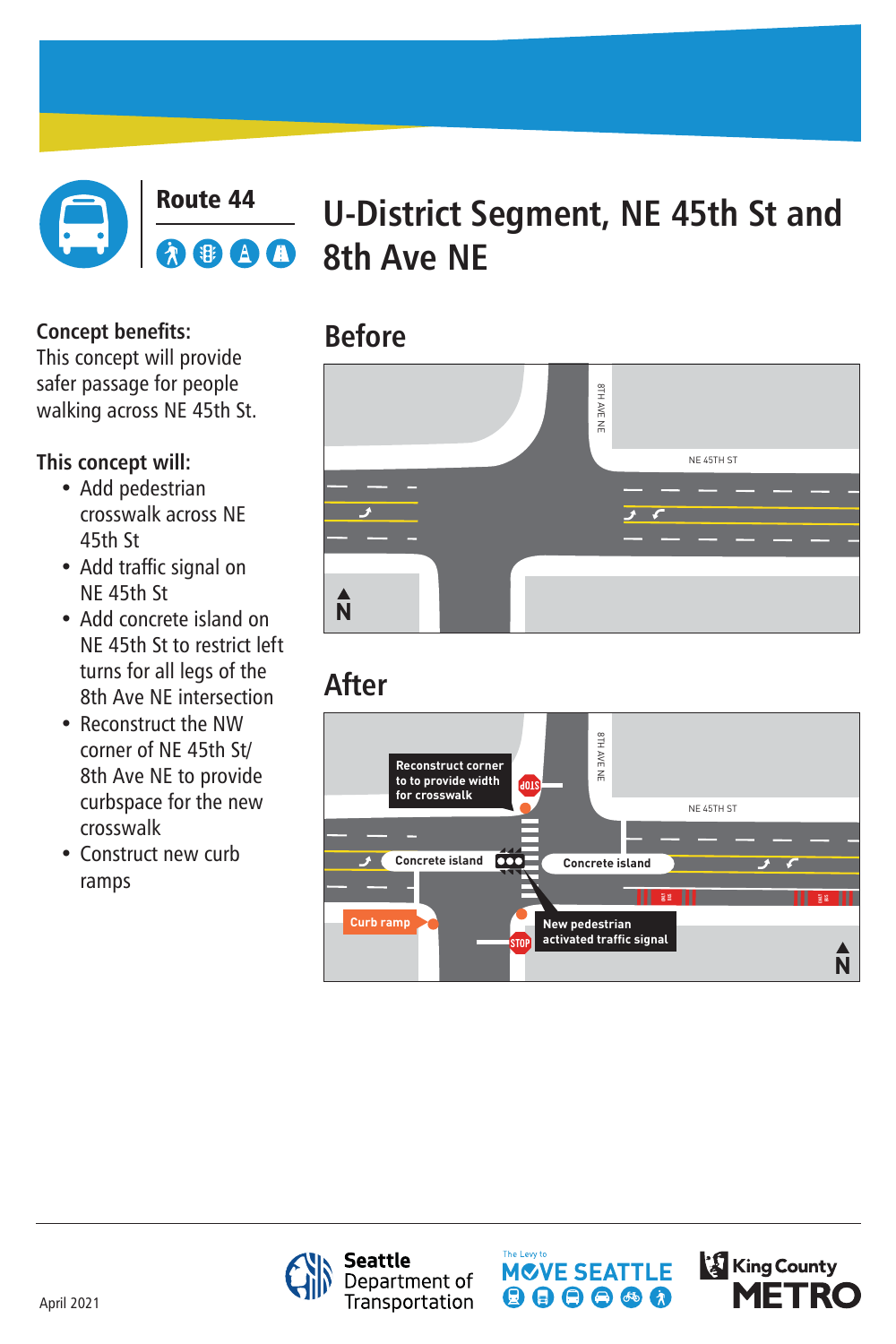

#### Route 44 **U-District Segment, NE 45th St at 9th Ave NE to 15th Ave NE**  $\lambda$

# **Before**

# **After**



#### UNIVERSITY BROOKLYN AVE NE  $\bigtimes$  $\bigodot$ NE 45TH ST ШШ um AVE NE 15TH **N**

**Concept benefits:** Dedicated eastbound bus lane on NE 45th St will allow buses to move more efficiently through this congested area.

### **This concept will:**

- Create an eastbound bus only lane installed between Roosevelt Way NE and 15th Ave NE
- Remove one eastbound general-purpose lane
- Extend westbound left turn pocket for Roosevelt Way NE farther east



**Seattle** Department of<br>Transportation





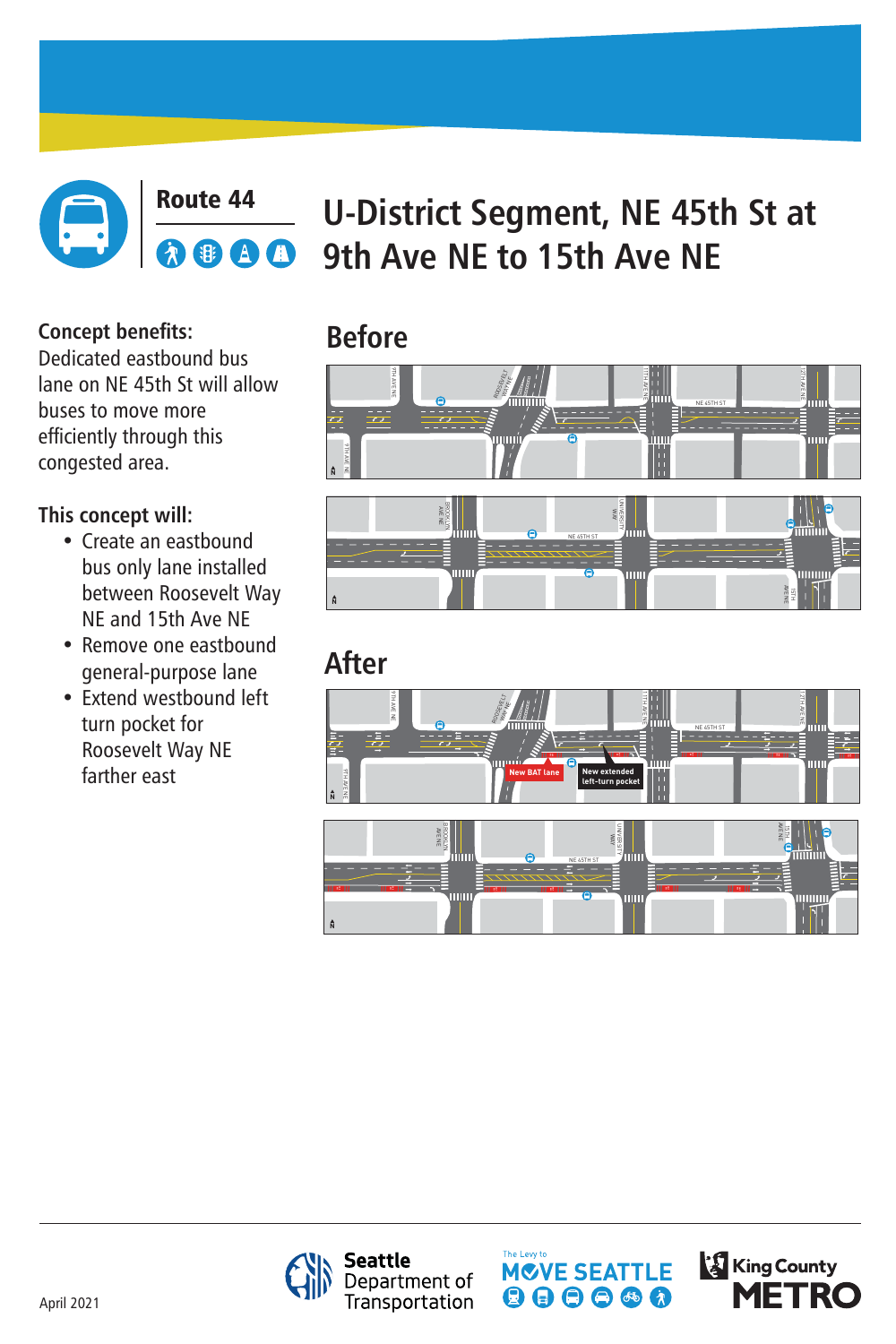## **Before**



#### Route 44 **U-District Segment, 15th Ave NE at**  AA **N 45th St to NE Pacific St**





# **Concept update:** The BAT lane between NE 43rd St and NE 45th St will be peak hour only rather than 24/7 to maintain the load zone just south of NE 45th St. From outreach it was determined that the load For Extra concept update:<br>
The BAT lane between NE 43rd St and N<br>
hour only rather than 24/7 to maintain tof NE 45th St. From outreach it was determined at and the state of NE 45th St. From outreach it was determined at an







**Concept benefits:** Dedicated bus lanes will be added in the northbound and southbound directions between NE 45th St and

# NE Pacific St.

### **This concept will:**

- Create a southbound bus only lane from NE 45th St to NE Pacific St
- Create a northbound bus only lane from NE Pacific St to just south of NE 43rd St
- Require trolley overhead wire modifications

**ONLY**

**ONLY**

mm

**ONLY**

NE CAMPUS PKWY



NE 40TH ST



**N**